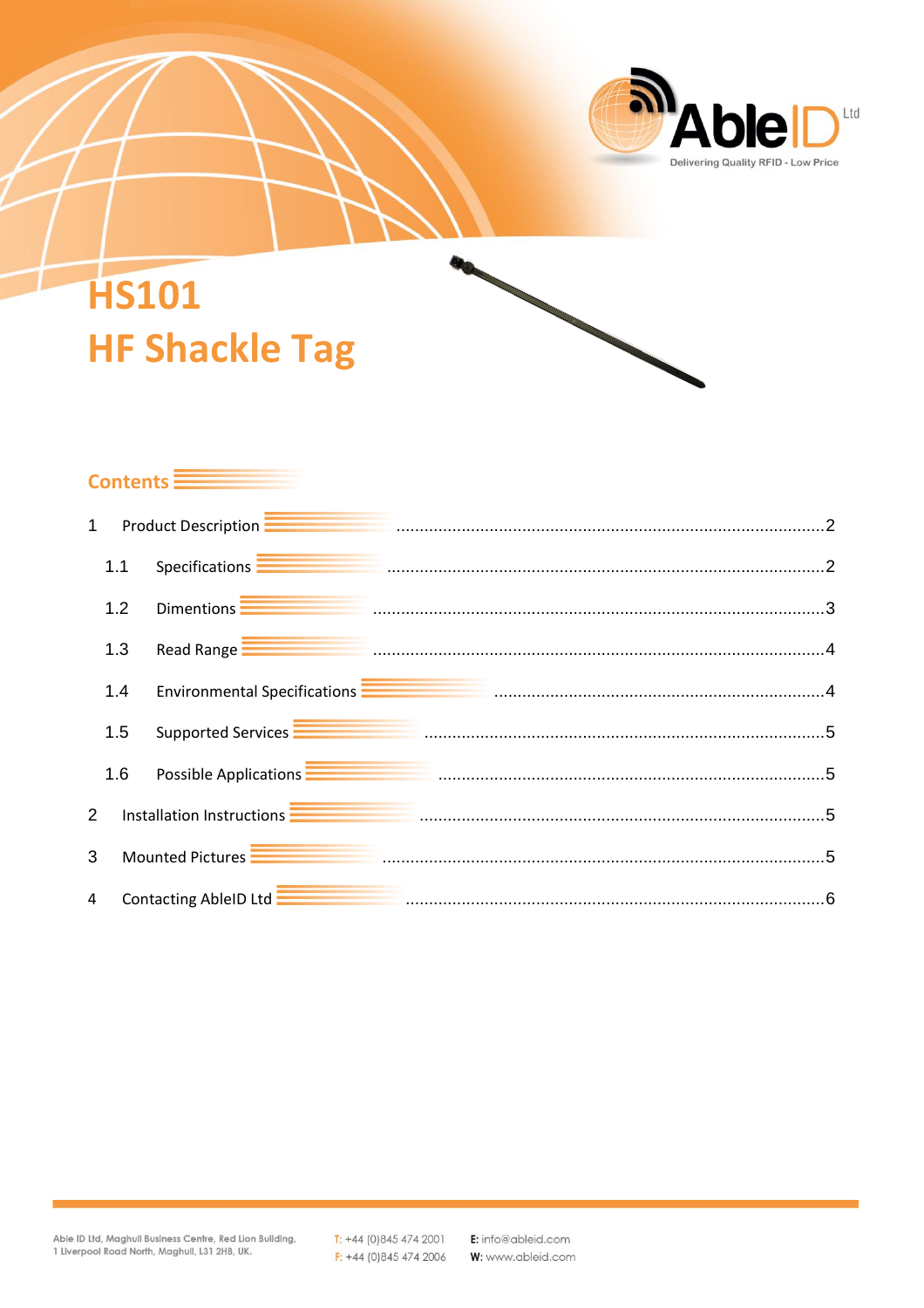

#### <span id="page-1-0"></span>**1 PRODUCT DESCRIPTION**

The **HS101 Shackle** RFID tag provides automatic identification and tracking capabilities never-before available in such a unique package designed for rugged or hazardous use-areas. The plastic tie-wrap tag is designed to be mounted to any metallic surface by just securing the tie-wrap around it. The tag can withstand unprecedented high temperature (consistent temperatures of 85 degrees Centigrade), high pressure and severe environmental conditions.

| Device type                    | Passive RFID tag                                     |  |
|--------------------------------|------------------------------------------------------|--|
| Air interface protocol         | HF: ISO/IEC 15693-3, ISO/IEC 18000-3                 |  |
| <b>Operational frequency</b>   | HF: 13.56 MHz                                        |  |
| <b>Memory</b>                  | 1024 bits, organized in 32 blocks of 4 bytes each    |  |
| <b>Read range</b>              | Up to 1.5 meters                                     |  |
| <b>Size</b>                    | $L:195$ mm<br>W: (cable tie) 4.6 mm, (RFID) 7.2 mm   |  |
| Tag material                   | Cable Tie: Polyamide 6.6<br><b>RFID:</b> Epoxy Resin |  |
| <b>Flammability</b>            | UL94 V <sub>2</sub>                                  |  |
| <b>Applicable surfaces</b>     | Any material, including surface mount to metal       |  |
| <b>Product RoHS compliant?</b> | Yes                                                  |  |

#### <span id="page-1-1"></span>**1.1 SPECIFICATIONS**

 $T: +44(0)8454742001$  $F: +44(0)8454742006$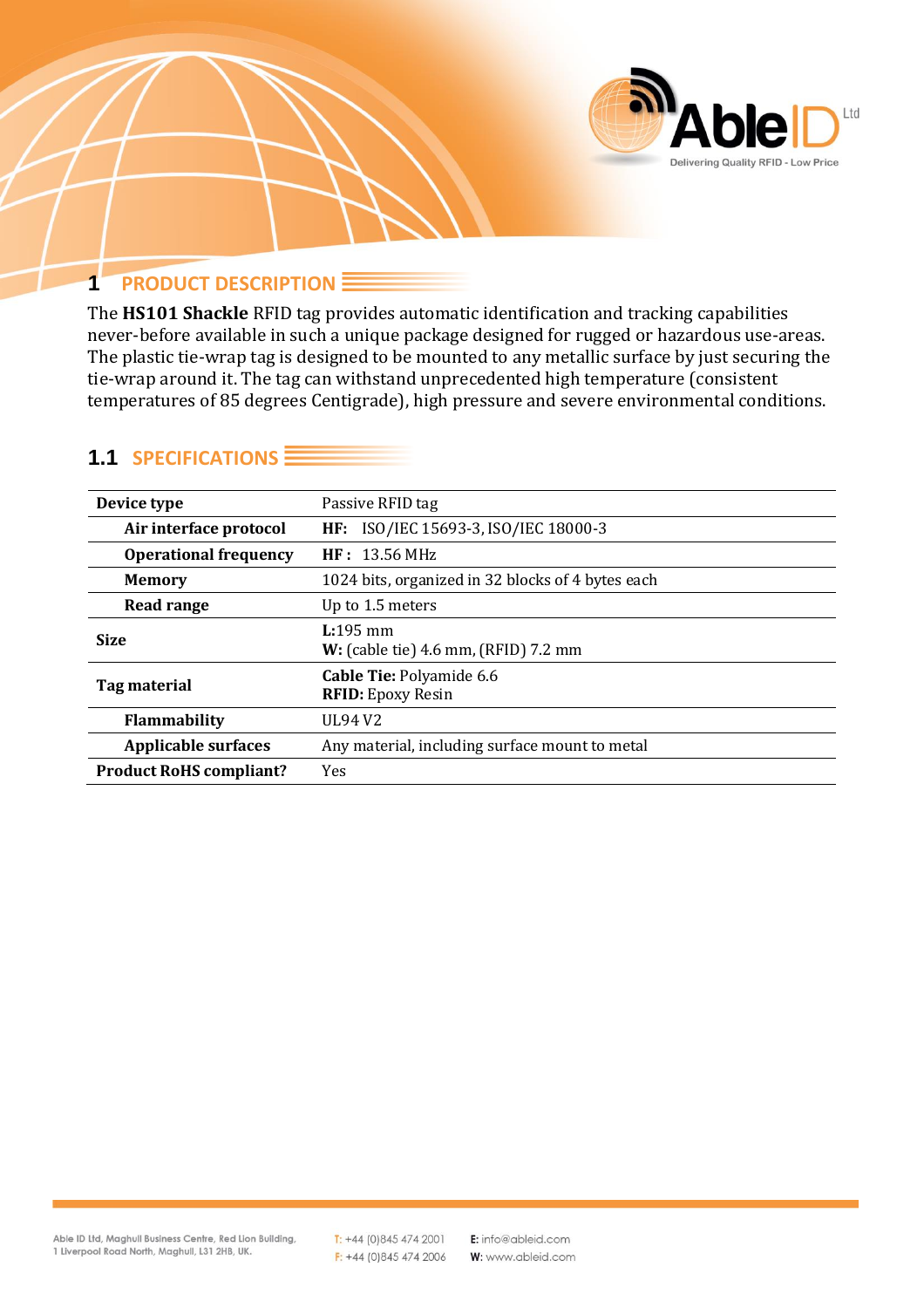

**Tie wrap: L** 195 mm (7.7 inches) x **W** 4.6 mm (0.18 inches) **RFID Tag: W** 7.2 mm (0.28 inches)

<span id="page-2-0"></span>

 $T: +44(0)8454742001$  $F: +44(0)8454742006$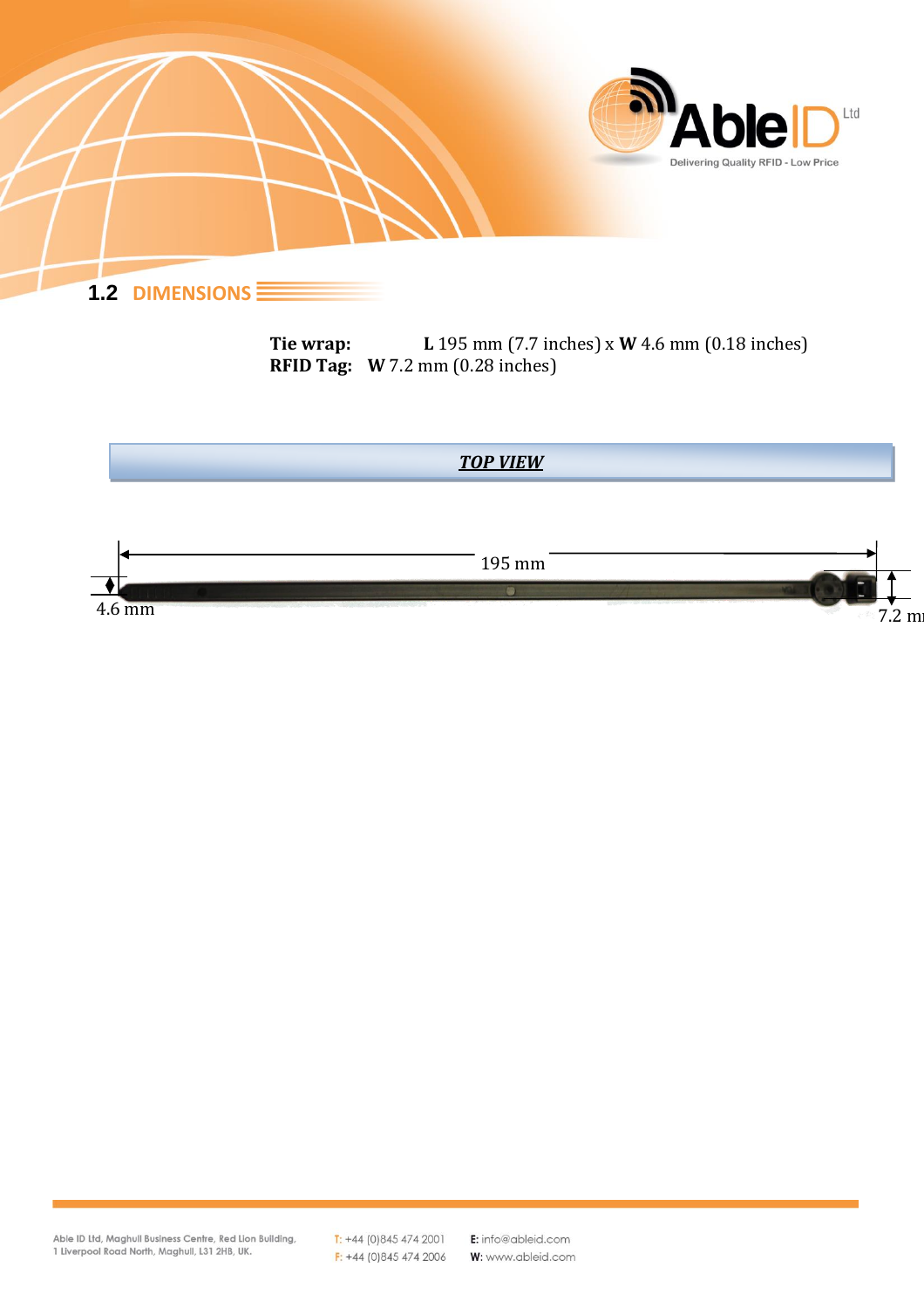

## <span id="page-3-0"></span>**1.3 READ RANGE**

|                                       | HF max read-range on<br>metal with 4W ERP |
|---------------------------------------|-------------------------------------------|
| <b>HS101</b><br>$(13.56 \text{ MHz})$ | Close                                     |

The read range listed above was obtained from a lab test environment. Actual test results may be different. Testing in actual use environments is strongly recommended.

# <span id="page-3-1"></span>**1.4 ENVIRONMENTAL SPECIFICATIONS**

| <b>Operating temperature</b> | -50 <sup>o</sup> C to +85 <sup>o</sup> C* (-58 <sup>o</sup> F to 185 <sup>o</sup> F)                                                                                                                                                                               |  |
|------------------------------|--------------------------------------------------------------------------------------------------------------------------------------------------------------------------------------------------------------------------------------------------------------------|--|
| IP classification            | IP69K                                                                                                                                                                                                                                                              |  |
| <b>Weather resistance</b>    | Excellent, including UV-resistance and sea water immersion                                                                                                                                                                                                         |  |
| <b>Chemical resistance</b>   | No physical or performance changes in:<br>- Salt water<br>- NaOH (depending on concentration)<br>- Sulfuric acid (depending on concentration)<br>- Motor oil (tested in 168 hour exposure)<br>Generally good against:<br>- Most solvents<br>- Most acids and bases |  |

\* **NOTE**: The RFID tag will not be functional if it is left at the maximum indicated temperatures such that the internal soak temperature exceeds +80 deg C. The RFID tag itself will (resume) function between -50 deg C and +80 deg C.

 $T: +44(0)8454742001$  $F: +44(0)8454742006$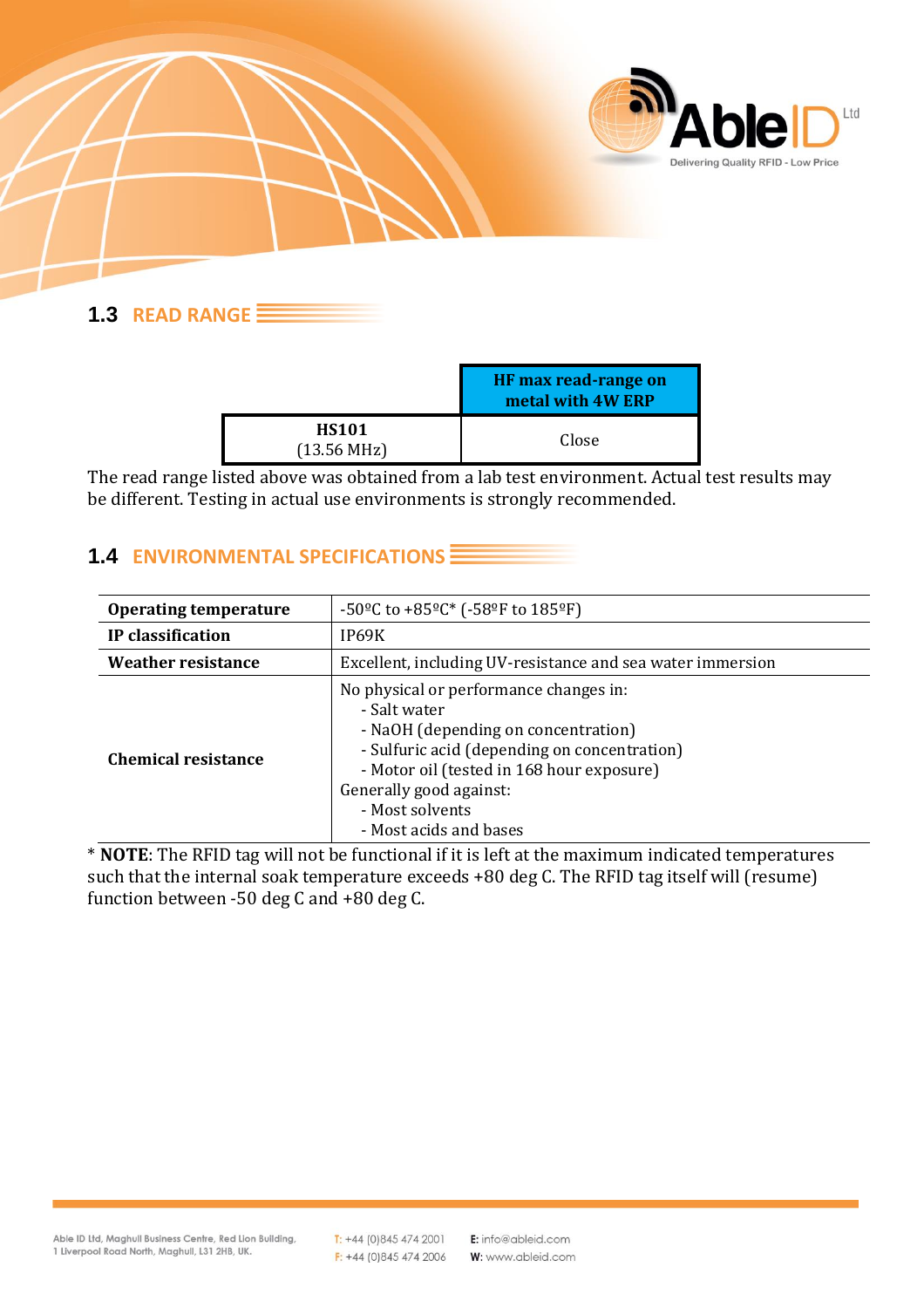

<span id="page-4-0"></span>**1.5 SUPPORTED SERVICES** 

- Tag pre-encoding
- Laser marking

For further details, please contact **AbleID Ltd**.

<span id="page-4-1"></span>

| <b>1.6 POSSIBLE APPLICATIONS E</b> |  |
|------------------------------------|--|
|                                    |  |

| Any surface | Lifting equipment inspections, chains, hoists,<br>shackles, returnable containers, canisters,<br>pallets, pipes, high value items, aerospace<br>applications, military applications, etc. |
|-------------|-------------------------------------------------------------------------------------------------------------------------------------------------------------------------------------------|
|             |                                                                                                                                                                                           |

#### <span id="page-4-2"></span>**2 INSTALLATION INSTRUCTIONS**

Wrap the tie-wrap around the surface, insert the tail of the tie-wrap into the head of the tiewrap and firmly pull the tie-wrap to secure the tag to the object - done! **NOTE:** Tensioning tools are advised to be used when securing the tag, and are available.

#### <span id="page-4-3"></span>**3 MOUNTED PICTURES**



Able ID Ltd, Maghull Business Centre, Red Lion Building, 1 Liverpool Road North, Maghull, L31 2HB, UK.

 $T: +44(0)8454742001$  $F: +44(0)8454742006$